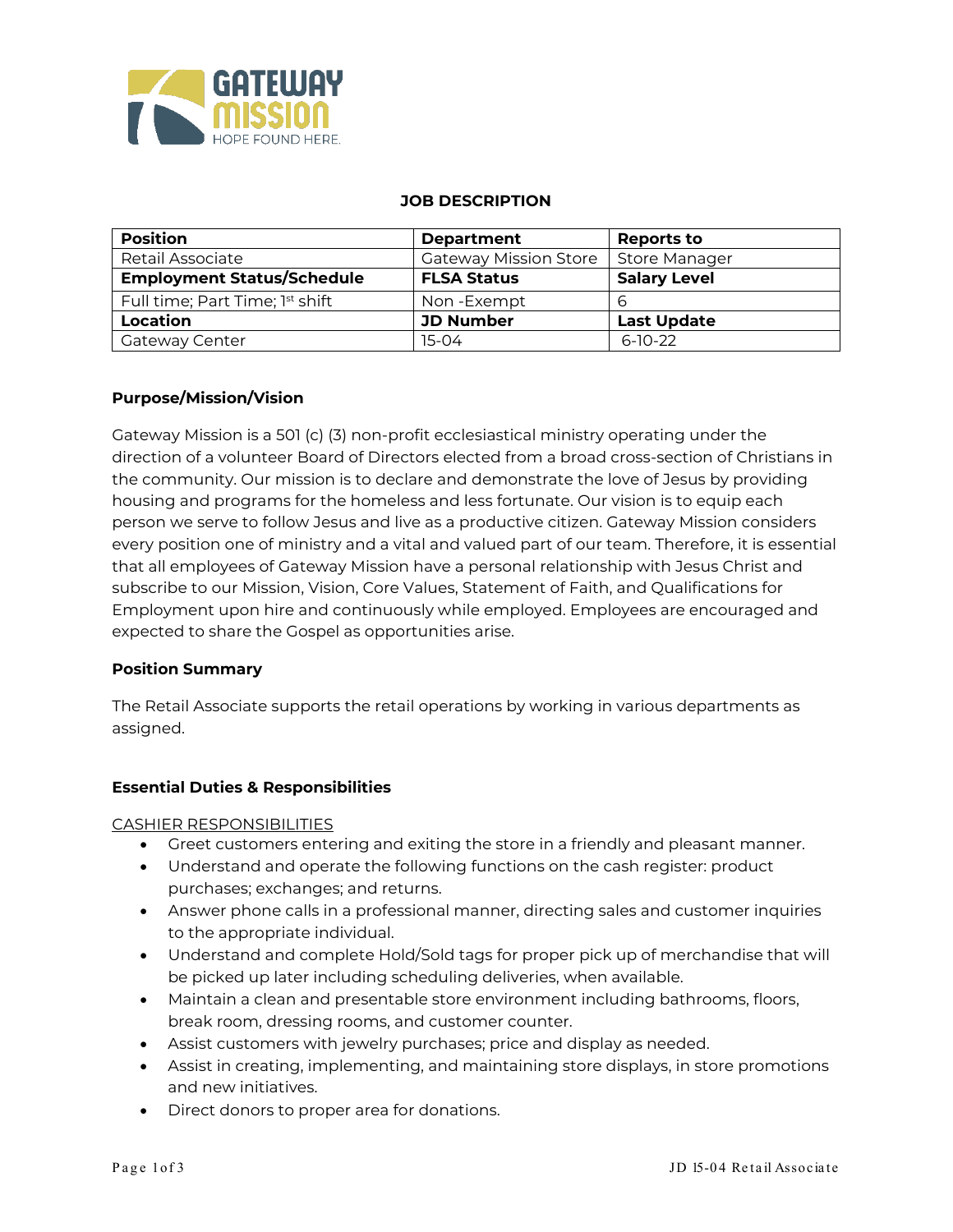- Assist in daily store opening and closing as assigned using manager provided task list; arriving early and staying until duties are complete.
- Participate in morning devotions as schedule permits.

# PRODUCTION ASSOCIATE RESPONSIBILITIES

- Greet and assist donors as assigned.
- Process clothing/hard goods/furniture for sales floor as instructed by Production and/or store managers.
- Understand and schedule deliveries completing the proper paperwork.
- Assist in maintaining overall production area cleanliness by picking up, straightening, and organizing as needed.
- Assist with trash hauling to dumpster as needed.
- Assist truck drivers with unloading goods from truck deliveries, if needed.
- Assist customers with loading purchased goods.
- Work cooperatively with Gateway staff, volunteers, and community service workers.

## **Personal Qualifications**

- Practicing believer in the Lord Jesus Christ
- Be an active member of a local evangelical church community
- Desire to meet the physical needs and spiritual needs by sharing the good news of the Gospel

### **Education/Experience**

- Must be at least 16 years old working on High school diploma; high school graduate or equivalent required
- Retail store, cashier, or customer service preferred
- Experience/knowledge of homelessness culture preferred
- Experience/knowledge of what God is doing through the ministry of Rescue Missions preferred

### **Skills and Abilities**

- Ability to understand how the store is organized
- Ability to do basic math and use a cash register
- Ability to be flexible in fast-paced environment
- Ability to be professional with strong interpersonal skills and ability to work with a diverse group of individuals
- Patience in dealing with difficult customers
- Problem-solving and conflict resolution skills

### **Physical Activities/Demands & Work Environment**